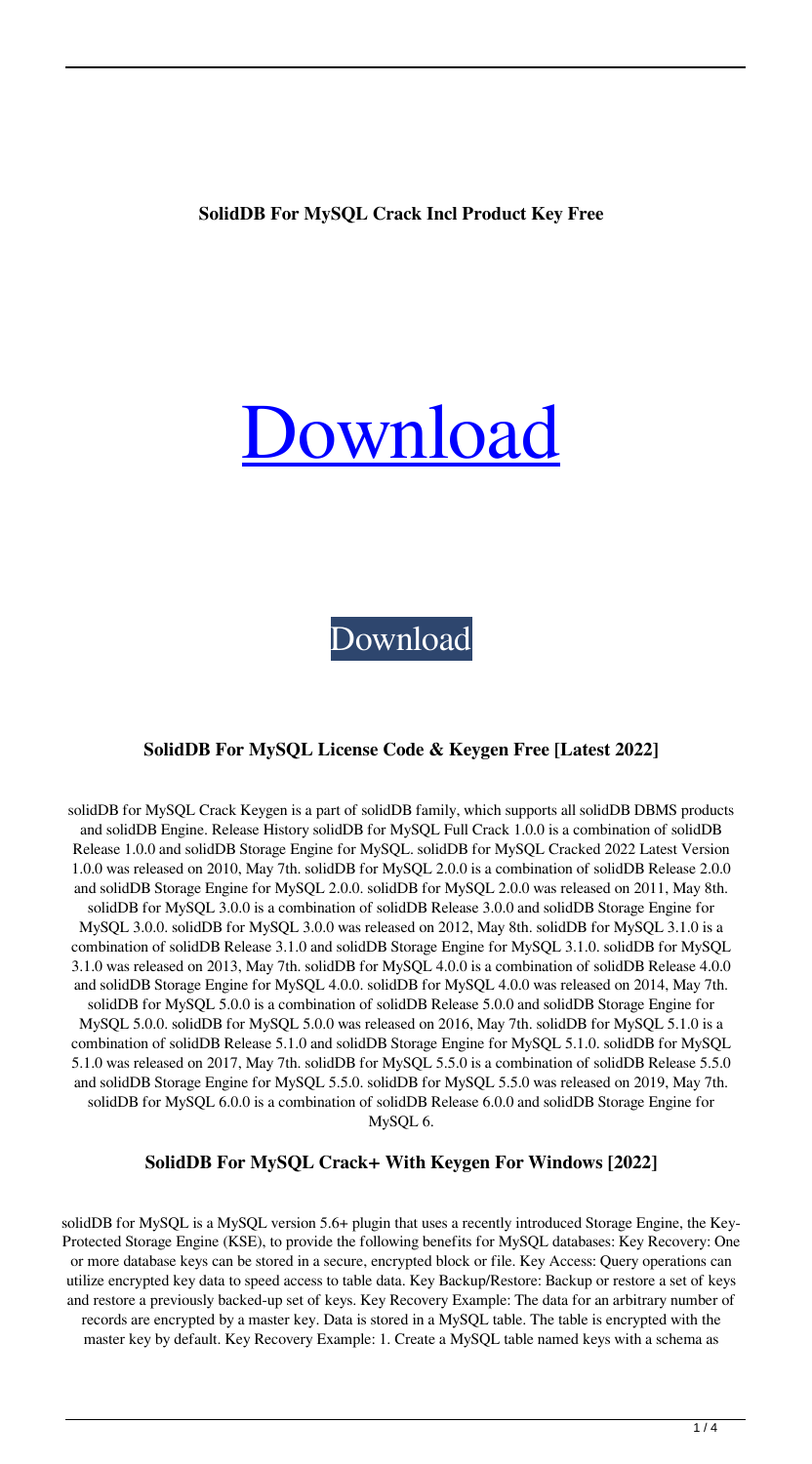follows: CREATE TABLE keys ( key\_id INT AUTO\_INCREMENT PRIMARY KEY, data BLOB NOT NULL, UNIQUE KEY (data), FOREIGN KEY (data) REFERENCES data(data) ) ENGINE=InnoDB; 2. Save key data for the table records as follows: INSERT INTO keys(data) VALUES('ABCDEFGHIJKLMNO'); INSERT INTO keys(data) VALUES('ABCDEFGHIJKLMNO'); INSERT INTO keys(data) VALUES('ABCDEFGHIJKLMNO'); INSERT INTO keys(data) VALUES('ABCDEFGHIJKLMNO'); 3. Decrypt data for a specified row with the master key as follows: SELECT data FROM keys WHERE key\_id = 1; The above query returns the following: DATA ABCDEFGHIJKLMNO 4. Store the encrypted data for an arbitrary number of rows as follows: INSERT INTO keys(data) VALUES('EFGHIJKLMNO'); INSERT INTO keys(data) VALUES('DEFGHIJKLMNO'); INSERT INTO keys(data) VALUES('EFGHIJKLMNO'); The above query stores the encrypted data in the data column for a record with key\_id=2, 3, and 4. To decrypt data for a specified row, the following query can be used: SELECT data FROM keys WHERE key\_id = 4; The above query 81e310abbf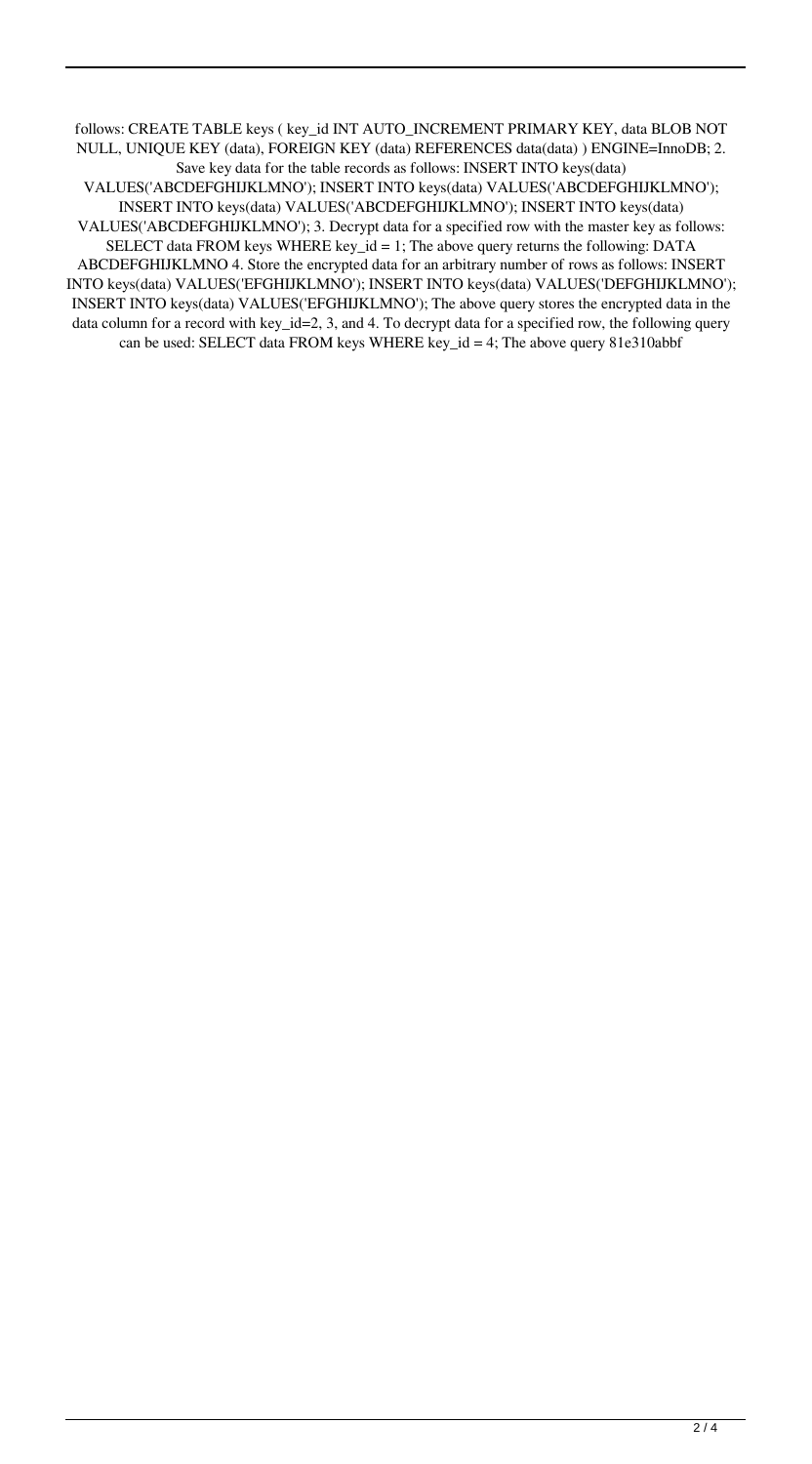# **SolidDB For MySQL Crack+ Keygen For (LifeTime) [Win/Mac] [Updated]**

solidDB for MySQL provides a layer of solidDB (IO) storage engine for MySQL. It contains MySQL Server and solidDB Storage Engine for MySQL. In summary, this package provides a solution for MySQL storage solution to deploy solidDB storage engine. Overview: \* solidDB for MySQL provides a solution for MySQL storage solution to deploy solidDB storage engine. solidDB for MySQL is a MySQL Server and solidDB Storage Engine for MySQL. It provides a MySQL Storage Engine for MySQL, and all MySQL functions are available. solidDB for MySQL will be installed on MySQL Server. solidDB Storage Engine is the core component of solidDB for MySQL. solidDB Storage Engine is an in-memory database solution that runs on the same server with MySQL Server. Features of solidDB for MySQL: \* SolidDB \* IO is transparent \* can access databases from either local system or remote systems \* Full high-availability (failover) is supported \* Scalability \* External data integration . (Part 1) (Part 2) References Category:MySQLThe death penalty in Japan is racially biased, based on a study by Japanese scientists who said Asian-Americans are more likely to receive a death sentence than white Americans. The study, published Tuesday in PLOS ONE, analyzed the proportion of death sentences for 857,908 murder convictions in the United States from 1976 to 2008, as well as other factors to see if death sentences were racially biased. "We concluded that the overall racial bias of the death penalty in the U.S. is quite weak, but that there are systematic racial differences in the sentencing of black and white defendants," the researchers wrote. ADVERTISEMENT The study's authors wrote that African-American men are disproportionately likely to receive death sentences. Between 1976 and 2008, a total of 51.4 percent of convicted murderers who were black were sentenced to death. Similarly, when only black murder defendants who were younger than 30 were taken into account, 63.2 percent were sentenced to death. The study noted that men who were black were more likely to be sentenced to death than white men for similar offenses. For instance, 45.7 percent of black men were sentenced to death for committing murder during a robbery, compared to 9.1 percent of white men. ADVERTISEMENT Similar racial biases were found in the use of the

## **What's New In SolidDB For MySQL?**

solidDB for MySQL Server is an easy-to-use MySQL server and solidDB Storage Engine for MySQL. The solidDB for MySQL Server does not require any installation, configuring, or licensing. Its cost-effective packaging makes it suitable for a large number of sites that need a MySQL Server without difficulty and a MySQL Storage Engine that is easy to use. The solidDB for MySQL Server comes with a MySQL Administrator and solidDB CLI. Motivation for solidDB: In addition to SQL SELECT, INSERT, UPDATE, and DELETE commands, solidDB for MySQL Server also supports "almost all" other SELECT, INSERT, UPDATE, and DELETE commands available in the MySQL Database Engine and solidDB Storage Engine. solidDB for MySQL Server can also be used as a MySQL Server, MySQL Storage Engine, MySQL GUI, and MySQL Editor. It can manage databases in real-time with built-in connectors to Microsoft Excel, Microsoft PowerPoint, and other applications. Installation and Operation: solidDB for MySQL Server is based on the MySQL Database Server. You can install it directly using the MySQL Database Server. You can also install solidDB for MySQL Server to any MySQL Server running in a remote computer. User Guide: The solidDB for MySQL Server User Guide provides step-by-step instructions on how to operate solidDB for MySQL Server. Components: The solidDB for MySQL Server consists of solidDB Storage Engine, solidDB for MySQL Client, solidDB CLI, MySQL GUI, MySQL Editor, MySQL Administrator, and solidDB for MySQL Server. Support and Maintenance: The solidDB for MySQL Server comes with support and maintenance services from MySQL, Inc. References: solidDB for MySQL solidDB for MySQL Server External links: solidDB for MySQL website solidDB for MySQL Server source code solidDB for MySQL Server User Guide solidDB for MySQL Server FAQ solidDB for MySQL Installer solidDB for MySQL Server Client solidDB for MySQL Server CLI solidDB for MySQL Server GUI solidDB for MySQL Server CLI user guide solidDB for MySQL Server UI solidDB for MySQL Server Editor solidDB for MySQL Server administrator solidDB for MySQL Server Server Category: MySQLIn this book, the authors systematically examine many facets of the tobacco epidemic and its control, including prevention, policy, legislation, secondhand smoke, advertisement, education, prevention, cost, access, and use of alternatives. They emphasize the need to recognize that the epidemic is not contained and indeed might get worse as a result of federal and state policies, especially as regards access to tobacco and tobacco advertising. As they note, the tobacco industry has managed to avoid many previous attempts to control or limit its advertising, and it is well-positioned to counter recent efforts to control or limit such advertising. They propose several strategies for countering the tobacco industry's countermeasures, including: